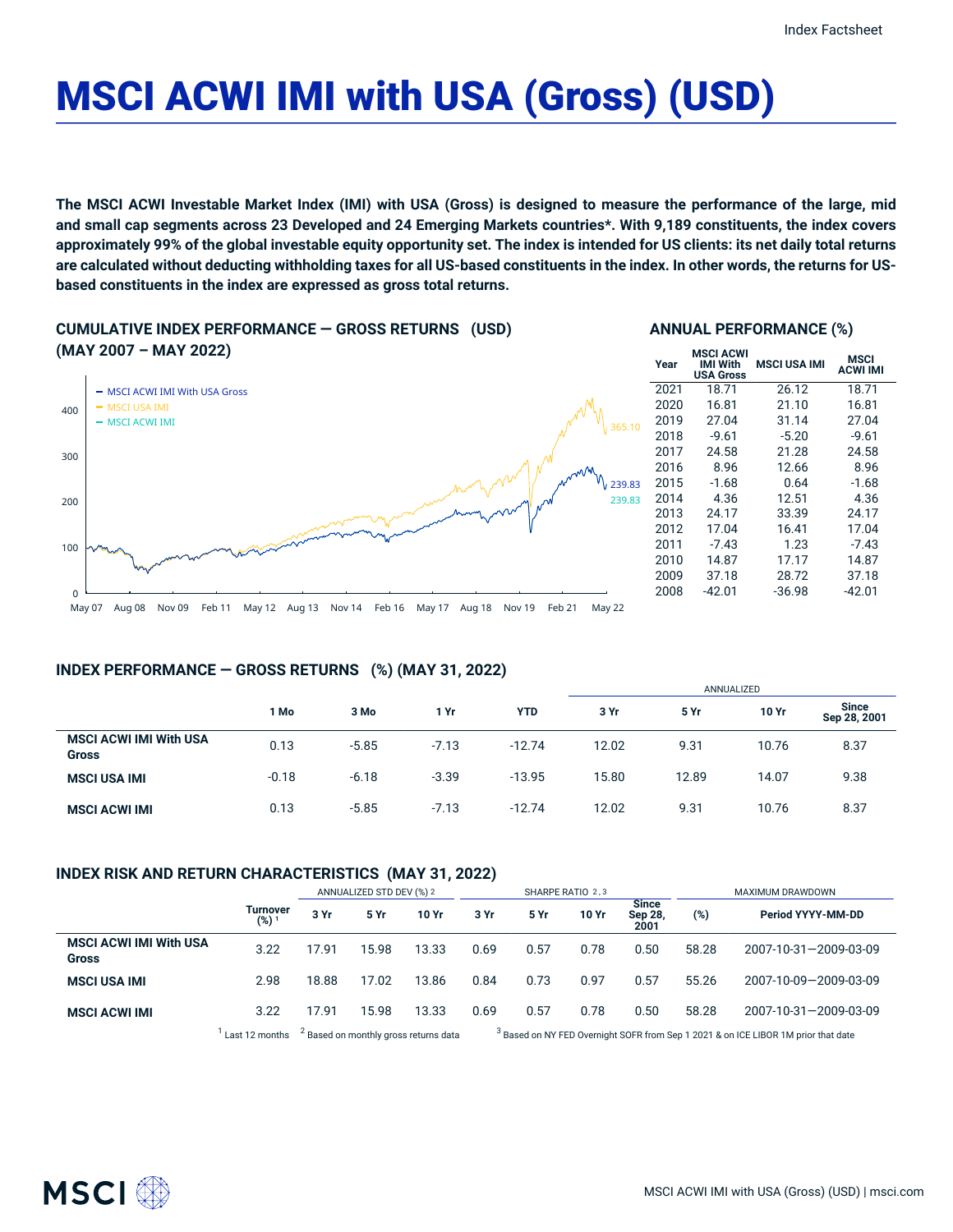## **INDEX CHARACTERISTICS**

|                     | <b>MSCI ACWI IMI With USA Gross</b> |  |  |  |  |  |
|---------------------|-------------------------------------|--|--|--|--|--|
| <b>Number of</b>    | 9.189                               |  |  |  |  |  |
| <b>Constituents</b> |                                     |  |  |  |  |  |
|                     | <b>Mkt Cap (USD Millions)</b>       |  |  |  |  |  |
| Index               | 68.994.457.27                       |  |  |  |  |  |
| Largest             | 2,441,928.13                        |  |  |  |  |  |
| <b>Smallest</b>     | 18.04                               |  |  |  |  |  |
| Average             | 7,508.37                            |  |  |  |  |  |
| Median              | 1.130.54                            |  |  |  |  |  |
|                     |                                     |  |  |  |  |  |
|                     |                                     |  |  |  |  |  |

#### **TOP 10 CONSTITUENTS**

|                          | Country | <b>Float Adj Mkt</b><br>Cap<br>(USD Billions) | Index<br>$Wt.$ $(\%)$ | <b>Sector</b>      |
|--------------------------|---------|-----------------------------------------------|-----------------------|--------------------|
| APPLE                    | US      | 2.441.93                                      | 3.54                  | Info Tech          |
| MICROSOFT CORP           | US      | 1.939.13                                      | 2.81                  | Info Tech          |
| AMAZON.COM               | US      | 1.097.35                                      | 1.59                  | Cons Discr         |
| ALPHABET A               | US      | 684.41                                        | 0.99                  | Comm Srvcs         |
| ALPHABET C               | US      | 652.22                                        | 0.95                  | Comm Srvcs         |
| TESLA                    | US      | 647.27                                        | 0.94                  | Cons Discr         |
| TAIWAN SEMICONDUCTOR MFG | TW      | 475.28                                        | 0.69                  | Info Tech          |
| JOHNSON & JOHNSON        | US      | 472.63                                        | 0.69                  | <b>Health Care</b> |
| UNITEDHEALTH GROUP       | US      | 467.89                                        | 0.68                  | <b>Health Care</b> |
| NVIDIA                   | US      | 466.80                                        | 0.68                  | Info Tech          |
| Total                    |         | 9.344.92                                      | 13.54                 |                    |

**SECTOR WEIGHTS**



Consumer Staples 6.96% Materials 5.57% P Energy 5.23% P Real Estate 3.58% Utilities 3.11%

**COUNTRY WEIGHTS**



\* DM countries include: Australia, Austria, Belgium, Canada, Denmark, Finland, France, Germany, Hong Kong, Ireland, Israel, Italy, Japan, Netherlands, New Zealand, Norway,<br>Portugal, Singapore, Spain, Sweden, Switzerland, t

The MSCI ACWI IMI with USA (Gross) was launched on Oct 20, 2011. Data prior to the launch date is back-tested test (i.e. calculations of how the index might have performed<br>over that time period had the index existed). Ther